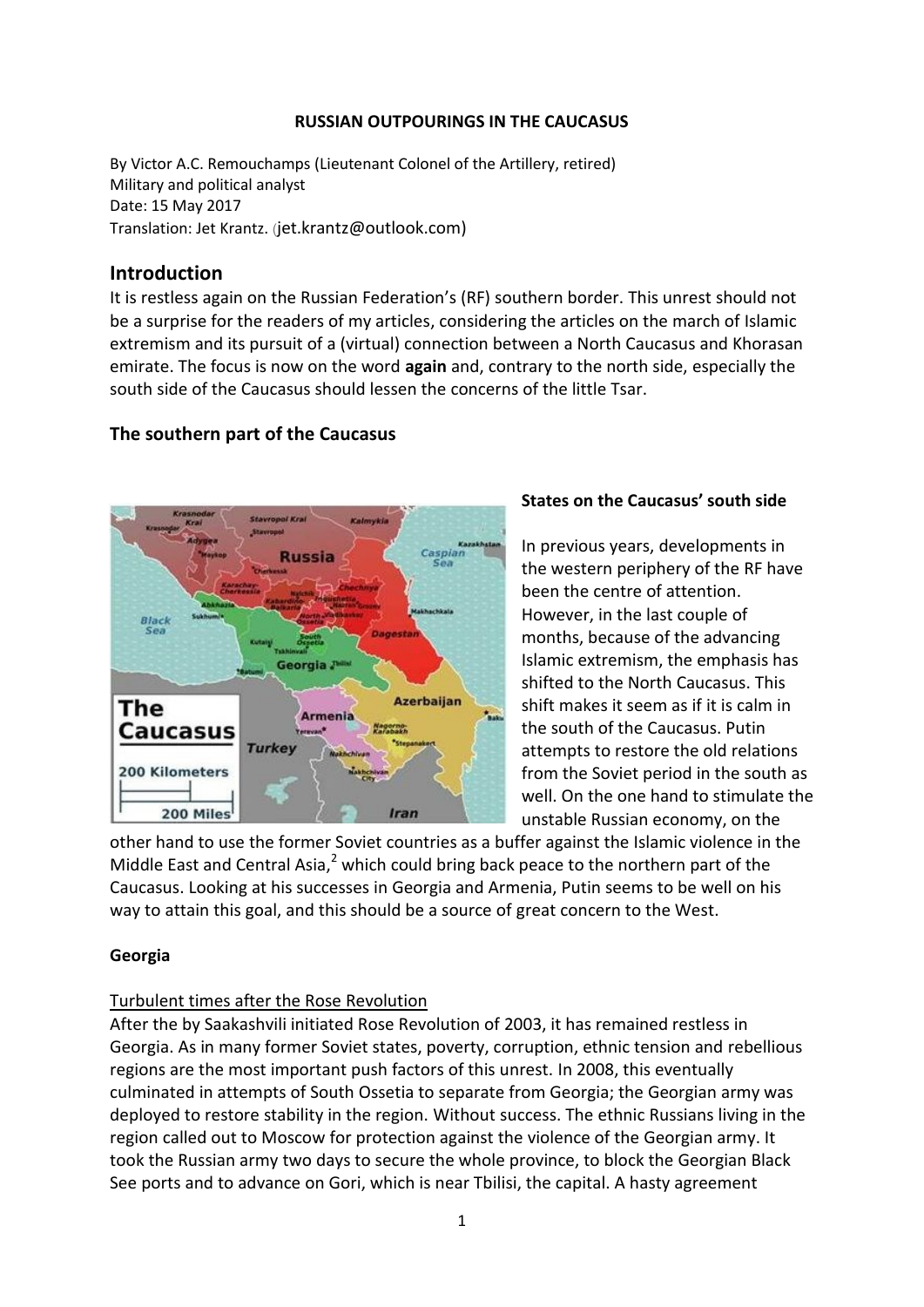between Russia and Georgia (temporarily) restored peace to that part of the country. Temporary because poverty and corruption keep further aggravating ethnic differences.

In spite of the agreement, the RF kept interfering with the Georgian domestic affairs. First, hybrid efforts in Abkhazia and South Ossetia were driven up to formalise the Russian occupation of these two regions. Russian passports were provided on a large scale to the population of both regions.

The historically incorrect boundaries, decided upon in 1991 when Georgia became independent, were constantly brought up by Russian state-owned media, who said that this error must be set right. The dissatisfaction of both provinces' populations and their ultimate wish to join the RF were frequently emphasised in the news.

### South Ossetia and Abkhazia

A large part of the international community recognises Abkhazia as an autonomous republic within the Georgian territory. According to Abkhazia and a handful of other states, Abkhazia is an independent state. In practice, the region is independent since 1993, however, this independence is only acknowledged by several states, among which Nicaragua, Venezuela and – who does not know the states in the Pacific Ocean – Nauru, Vanuatu and Tuvalu. Russia, a country that has a force stationed in the region since long, recognized Abkhazia's independence on August  $26<sup>th</sup>$  2008.

The Kremlin believed that announcing elections would be the best way to give the Russian presence in South Ossetia a legal exterior. In 2011, Anatoly Bibilov was pushed forward by Moscow at South Ossetia's presidential elections. Against Moscow's expectations, not Bibilov but Alla Dzioeva<sup>3</sup>, a candidate from the opposition, won after two election cycles. Moscow immediately forced the Ossetian Supreme Court to annul the results and ban Dzioeva from the next elections, alleging that she committed electoral fraud. These undesired electoral results were attributed to the interference of western intelligence services/secret services, with the CIA as the well-known choirmaster.



Alla Dzioeva

Giorgi Kvirikashvili

Margvelashvili

Anatoly Bibilov, a former member of the KGB's South Ossetian branch and a loyal vassal of Moscow, won the 2012 elections in two rounds. Before his election, Anatoly declared he would first consult with the Kremlin before putting together a government. It is therefore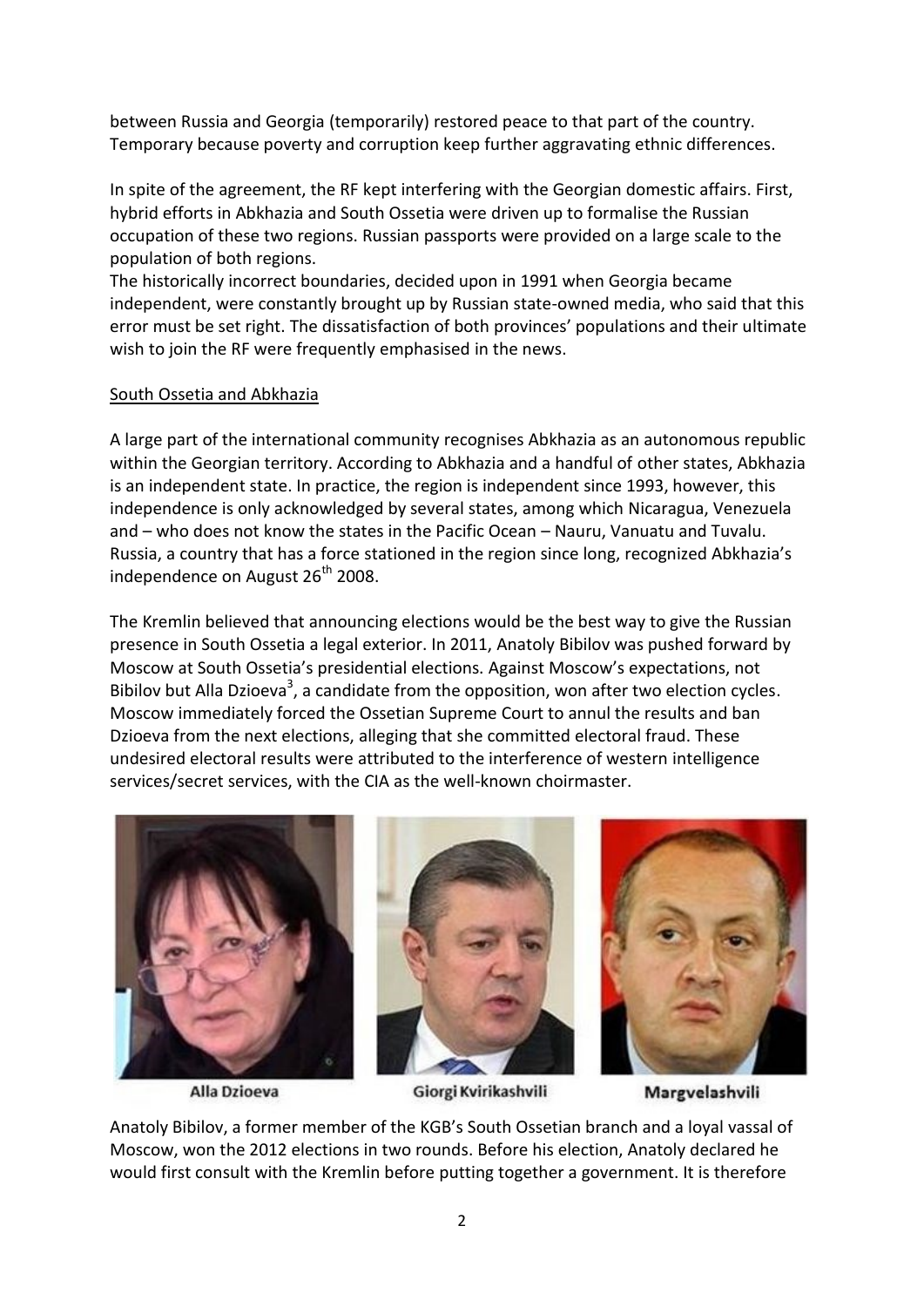not surprising that the in 2012 composed government announced to merge with North Ossetia within Putin's geopolitical context and by that, to declare its independence from Georgia. The South Ossetian population sided with the government's initiative and openly declared itself in favour of joining the Russian Federation. During this period, joining the RF meant a better perspective than joining the then poorer Georgia.<sup>4</sup>

As the two regions are now formally regarded as Russian territory and the citizens considered Russian because of their passports, they are finally able to travel abroad.<sup>5</sup> Russia's presence in both regions is strengthened by the Russian forces who are there to protect the population if necessary.

### Incorporated in the Russian Federation

Evidently, Georgia is satisfied with its new association with Moscow and the country only opposes the situation in the two northern regions for the sake of the political stage in international fora. The West obviously slept through all these developments in Georgia. Western politicians and media failed to notice, due to the little news coverage about that particular part of Europe, that Georgia has been admitted into the RF because of a Moscow oriented government and the presence of Russian forces in both regions. It is therefore remarkable that Georgia is still generously supported by the West.

# **Armenia**



# **Oil and gas transports from the Caspian Sea to Turkey and Georgia.**

Armenia appears to orientate increasingly more towards the West – a thorn in the flesh of Moscow. This desire obstructs the still strong bonds with the RF. Russia manages the entire Armenian railway network that connects Armenia with harbour cities bordering the Black Sea, Russia and Turkey. Russia also supplies Armenia with gas that comes through Georgia. By closing down gas supplies and borders ,

Moscow shows Armenia that the latter is still very dependent on the capriciousness of the first.

The invitation of Vigen Sargsyan, the Armenian Minister of Defence, sends a clear signal that Russia is aiming to hitch Armenia to its triumph cart , as it previously did with Georgia. On 27 February 2017, Sargsyan met with the Chief of the Russian General Staff and acting Minister of Defence Field Marshal Gerassimov in Moscow, to reach a Military Task Force Agreement.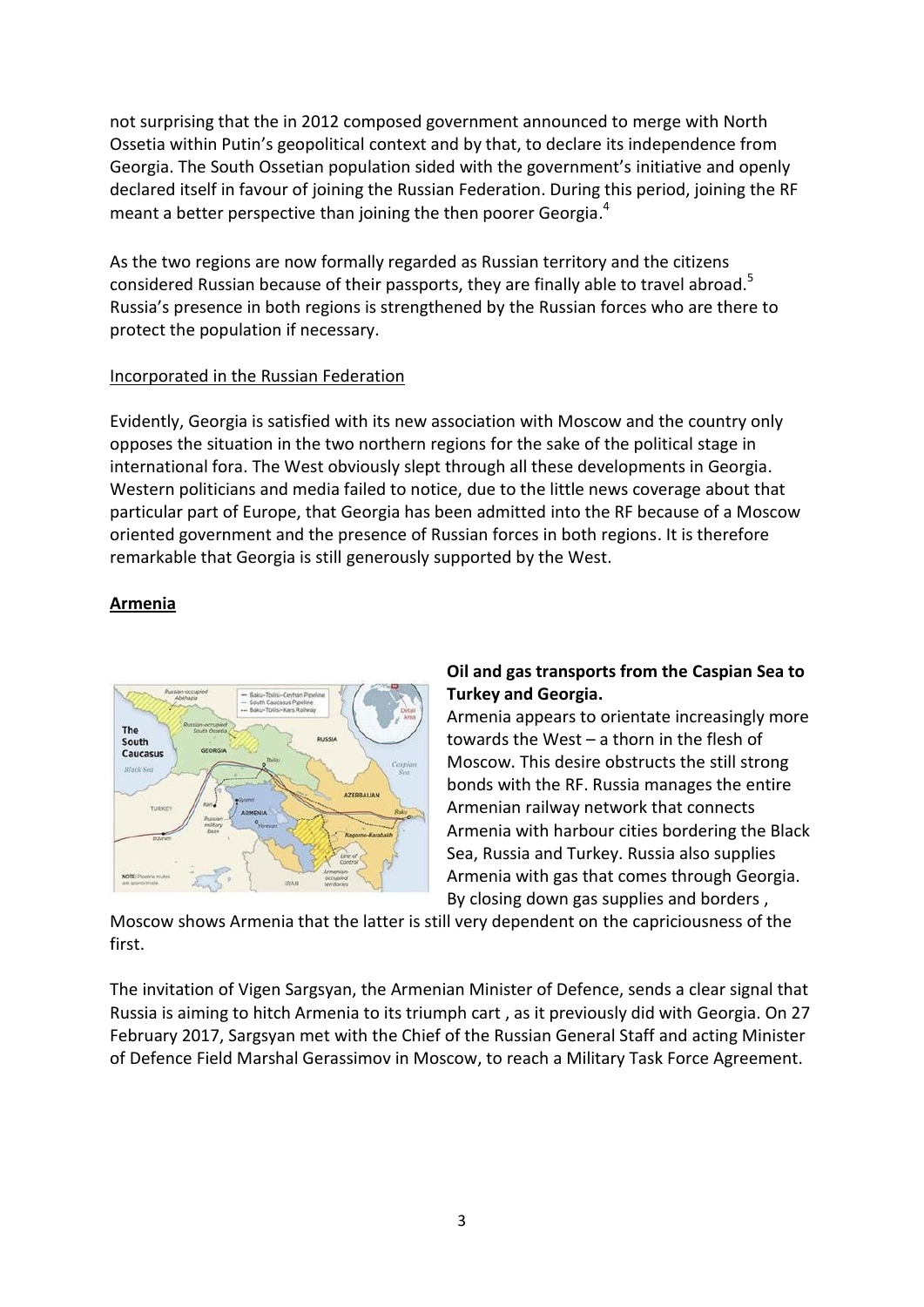

Vigen Sargsyan

Valeri Gerassimov

During this meeting, the Russian authority explained to Sargsyan why the Russian military base in Gyumri (Northern Armenia) would be essential to the security of the perimeter of the former Soviet territory and why a firm agreement between both states is vital. Armenia's centuries-old friendly relationship with Russia will be confirmed again in the treaty<sup>7</sup> – it will be put down in writing that, in the event of foreign threat, Armenia has the right to Russian protection.



Russian tanks practise in the vicinity of Gumry

Gyumri – heritage from the Soviet period, based in the northern part of Armenia – is home to 5,000 men who are stationed there to keep the air defence operational. Their air force is composed of Buk M1-2, ${}^{8}$  S-300V, MIG 29 twin-engine jet fighter aircraft, MI 35M armoured helicopters and MI-BMT transport helicopters. Furthermore, Russia plans to operationalise the ISKANDER Surface to surface missile systems on the base, with which Russia is able to cover the whole of southern Caucasus.

If Moscow is able to bring Armenia into the RF, Putin has succeeded in expanding the Russian range of influence to Turkish and Iranian borders. Additionally, Moscow dominates the oil and gas transport between the Caspian Sea and the Black and Mediterranean Sea